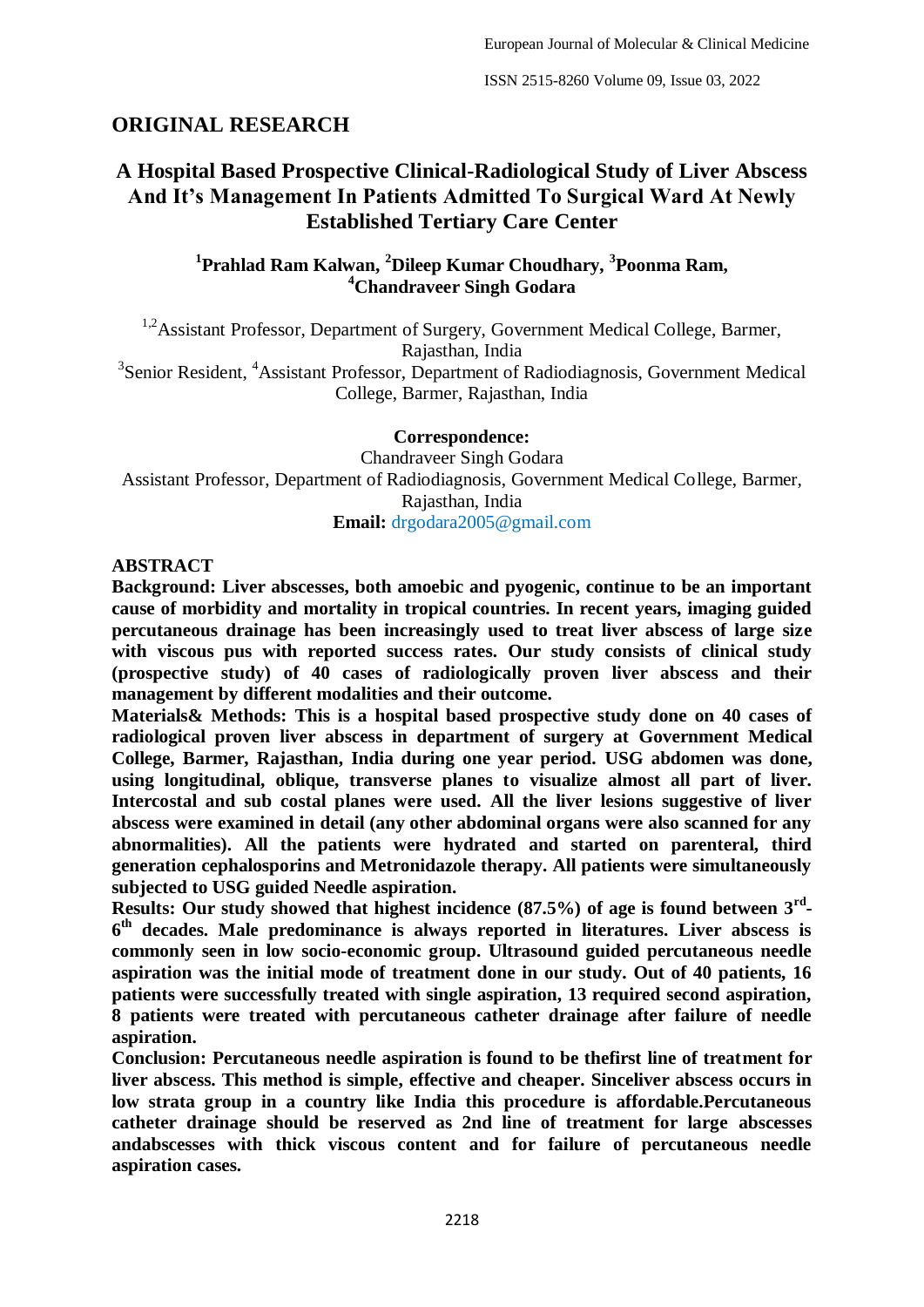# **Keywords: Percutaneous Needle Aspiration, Percutaneous Catheter, USG, Liver Abscess.**

# **INTRODUCTION**

Liver abscess shares the clinical characteristics of a space occupying cartarylesion of infectious origin. Description of liver abscess data back to Hippocrates inapproximately 4000B.C. Ochsner and Debakey in 1938 provided a landmarkcollective review of pyogenic liver abscesses<sup>1</sup>. Liver abscesses, both amoebic and pyogenic, continue to be an important cause of morbidity and mortality in tropical countries. The advances in radiology like ultrasonography and CT scan since last 30 years including imaging and interventional techniques resulted in introduction of radiological guided aspiration anddrainage of intraabdominal abscesses. The primary mode of treatment of amoebicabscess is medical; however many cases may be refractory to medical therapy.<sup>2</sup>

Also, secondary bacterial infection may complicate 20% of amoebic liver abscess. Insuch patients and in patients with pyogenic liver abscesses, aspiration has been thetraditional mode of treatment. Operative drainage is associated with significant (10 to47%) mortality and morbidity. In recent years, imaging guided percutaneous drainagehas been increasingly used to treat liver abscess of large size with viscous pus withreported success rates ranging from 70 to 100%, surgical intervention is typicallyunnecessary. Also, few studies have shown therapeutic needle aspiration to be asimpler and less costly mode of treatment.<sup>3</sup>

In country like India where there is malnutrition, improper sanitation, and excess alcohol intake so people are prone for amoebic liver abscess in those exposed to entamoeba histolytica. Even though liver abscess looks like a rare disease, but we are only seeing tip of Iceberg. This is mainly due to either delayed diagnosis or due to improper diagnosis and treatment. Our study consists of clinical study(prospective study) of 40 cases of radiologically proven liver abscess and theirmanagement by different modalities and their outcome.

#### **MATERIALS& METHODS**

This is a hospital based prospective study done on 40 cases of radiological proven liver abscess in department of surgery at Government Medical College, Barmer, Rajasthan, India during one year period.

Our hospital has large number of patients with symptoms of liver abscess, patients presented with following symptoms and signs selected for screening of liver abscess.

- 1. Pain abdomen (upper RUQ)
- 2. Fever with Chills
- 3. Cough with right lower chest pain
- 4. History of chronic alcoholism
- 5. Tender hepatomegaly
- 6. Right basal pleural and pulmonary pathology.
- 7. Jaundice

Other symptoms like loss of weight, hiccoughs, right shoulder pain, diarrhea,nausea/vomiting and distention of abdomen with any of the above signs andsymptoms were subjected to ultrasound abdomen examination.

USG abdomen was done, using longitudinal, oblique, transverse planes to visualize almost all part of liver. Intercostal and sub costal planes were used. All the liver lesions suggestive of liver abscess were examined in detail (any other abdominal organs were also scanned for any abnormalities). Gross morphology of liver abscess was examined in detail with special attention to following.

1. Size of liver assessed for hepatomegaly.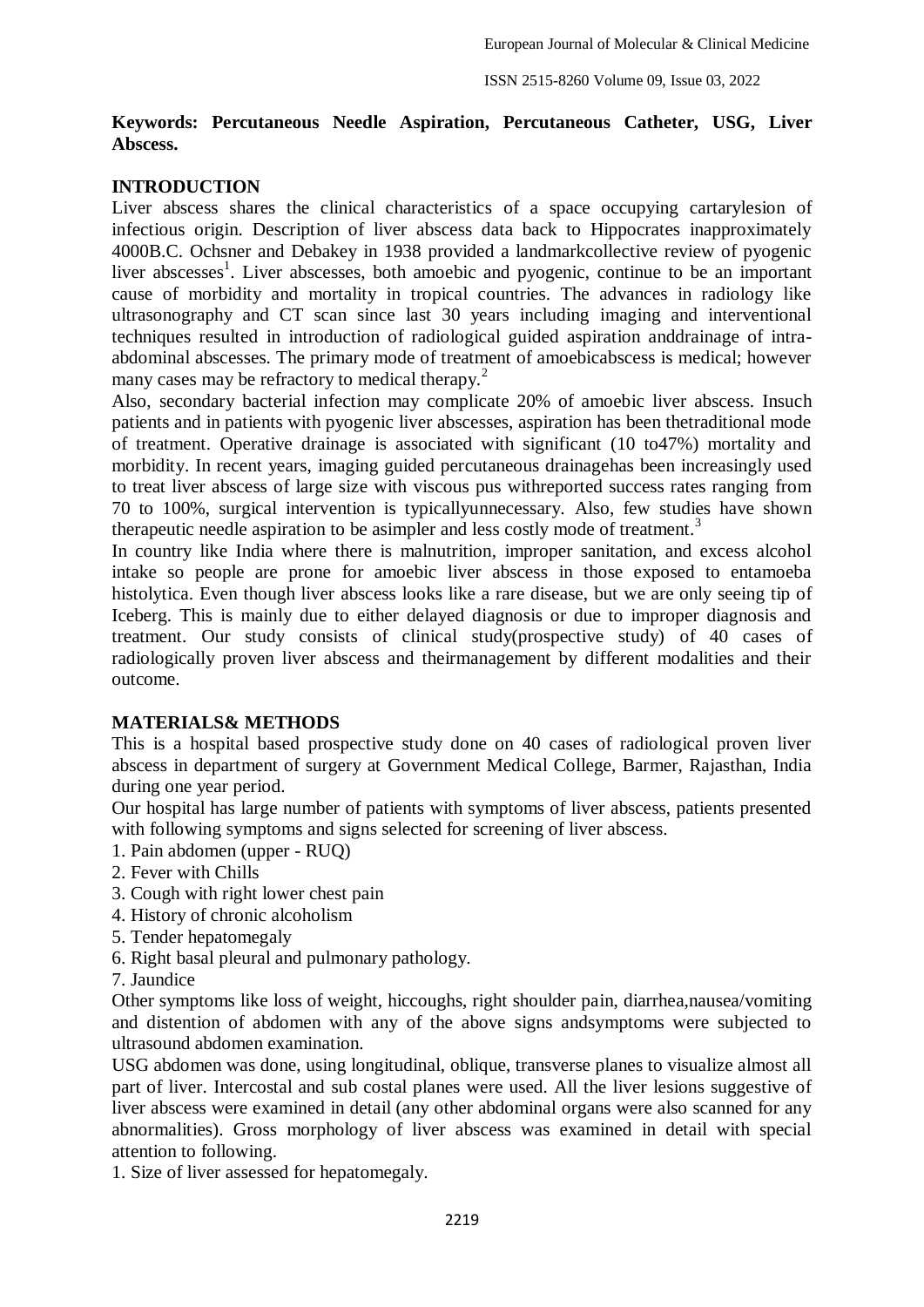2. Number of abscess and their locations were identified in relation to lobes/segmental anatomy of liver.

3. The contiguity of abscess to the liver capsule was noted.

4. Size and volume of abscess described.

5. Echogenecity of the abscess assessed. (hyperechoic, hypoechoic, anechoic).

Routine blood examination like haemoglobin %, RBS, blood urea, serum creatinine, total count, differential counts were done. Urine, stool, liver function tests and chest x-ray including upper abdomen radiographs were done. With good history, clinical head to toe examination, radiological and ultrasound abdomen investigation and provisional diagnosis of liver abscess was made.

All the patients were hydrated and started on parenteral, third generationcephalosporins and Metronidazole therapy. All patients were simultaneously subjectedto USG guided Needle aspiration.

# **METHODOLOGY**

18G spinal needle and 20ml syringe was used for percutaneous needle aspirationunder LA under aseptic precaution. Pus aspirated till dryness.Sample collected sent for culture and sensitivity.Patient followed up in wards for adverse reaction like pain at the site.Sometimes mild fever was reported and treated with analgesics and antipyretics.Repeat check USG abdomen was taken to find residual abscess. In a few casesresidual pus was present, and the patients were subjected to repeat aspiration after 4-5 daysafter the initial aspiration. Patients were followed up in the wards. Most of the cases therewas complete resolution of pus after second aspiration.

In case of failure of needle aspiration due to large abscess >600ml and difficultaspiration such patients were subjected to continuous percutaneous drainage of liverabscess using malecot's catheter. This malecot's catheter was originally designed and usedfor percutaneous nephrostomy. The catheter of size 10 to 12 Fr was placed in  $8<sup>th</sup>,9<sup>th</sup>$  or 10<sup>th</sup> intercostal space, or the site as guided by ultrasonography under localanesthesia using seldinger's technique. Patient in supine position, 2% lignocaine wasused for local infiltration; an 18-gauge needle used to aspirate the contents of thecavity and sent for examination. A small nick was made at entry site of needle; aguidewire was passed well inside the cavity slowly withdrawing the needle. Now thetract was dilated using dilators of required sizes. Catheter was placed in the cavityslowly withdrawing the guide wire; catheter was fixed to the skin and connected to acollecting bag.

#### **CATHETER CARE**

Daily irrigation of catheter once or twice with sterile normal saline was done, which preventsthe blockage of catheter, still if catheter is blocked stylette can be reintroduced to clean the catheter.

Daily estimation of volume, colour and consistency of the drainage fluid was recorded.Catheter is kept in site for an average period of 13 days. The duration may vary in individual cases depending on the quantity of pus, or presence of biliary fistula. Follow up was done usingultrasonography to note the shrinkage in size of the cavity every 4th or 5th day.

Removal of catheter was decided based on the amount of pus drained (<50 ml for threeconsecutive days). Relief of symptoms and sonological evidence of collapsing cavity or decrease inthe size of cavity.

Patients were followed up weekly for 1 month and monthly for next 3 months repeatingultrasonography.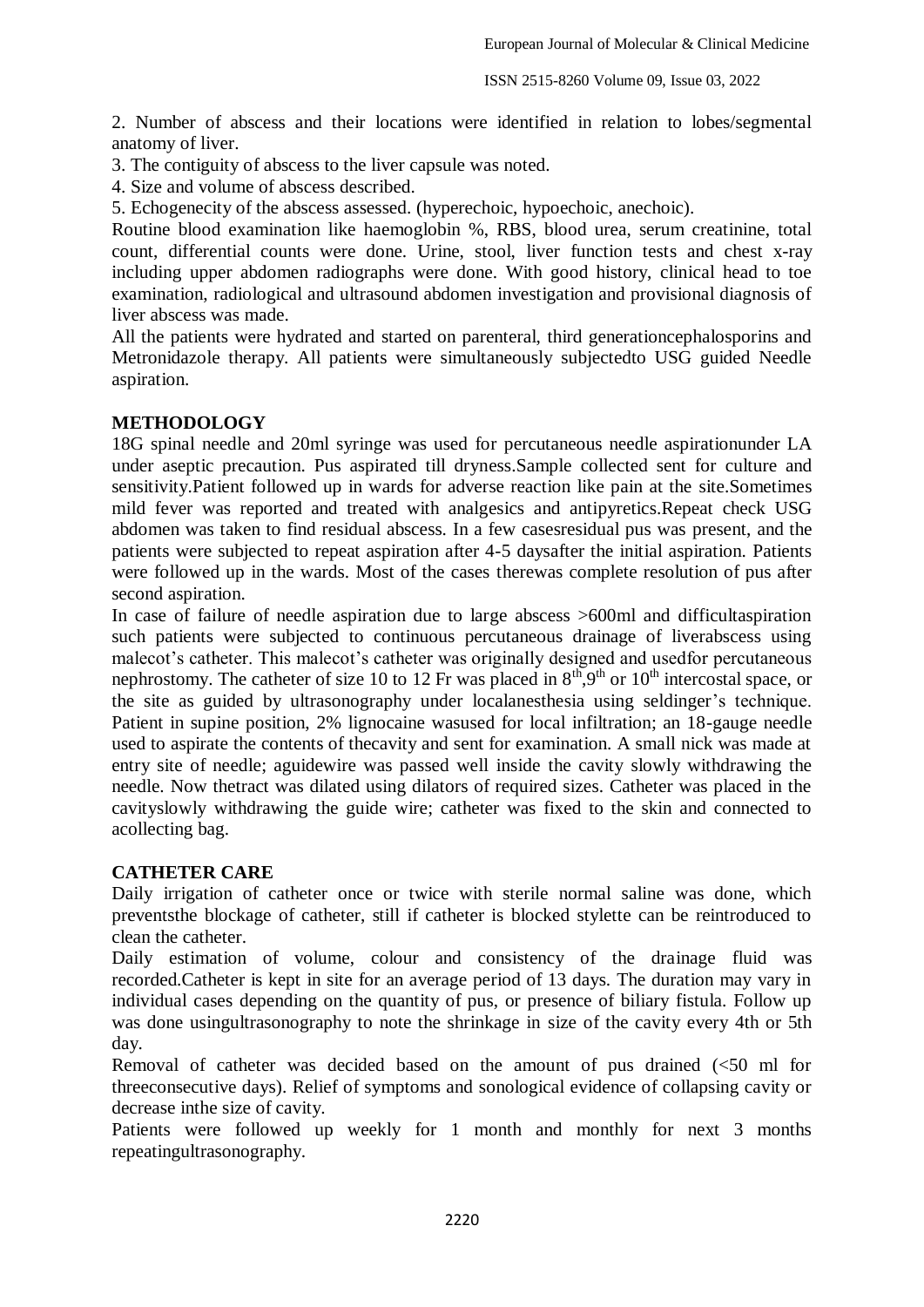# **RESULTS**

Our study showed that highest incidence  $(87.5%)$  of age is found between  $3<sup>rd</sup>$ - 6<sup>th</sup> decades. Male predominance is always reported in literatures. Liver abscess is commonly seen in low socio-economic group. In our study almost all patients were from low socio-economic group. 38 patients belong to low-income group. The low-income group being coolies, drivers, masons, farmers etc. it is at 87.5% and it is more common in persons who consumed alcohol for more than 40 years (table 1).

| Demographic profile              | <b>No. of Patients</b> | Percentage |  |  |  |
|----------------------------------|------------------------|------------|--|--|--|
| <b>AGE GROUP (YRS)</b>           |                        |            |  |  |  |
| 18-30 yrs                        | 5                      | 12.5%      |  |  |  |
| 31-40 yrs                        | 15                     | 37.5%      |  |  |  |
| 41-50 yrs                        | 8                      | 20%        |  |  |  |
| 51-60 yrs                        | 8                      | 20%        |  |  |  |
| $>60$ yrs                        | 4                      | 10%        |  |  |  |
| <b>SEX</b>                       |                        |            |  |  |  |
| <b>Male</b>                      | 37                     | 92.5%      |  |  |  |
| <b>Female</b>                    | 3                      | 7.5%       |  |  |  |
| Socioeconomic status             |                        |            |  |  |  |
| Lower                            | 38                     | 95%        |  |  |  |
| <b>Middle</b>                    | $\mathcal{D}_{\cdot}$  | 5%         |  |  |  |
| <b>Upper</b>                     |                        | 0%         |  |  |  |
| <b>HIstory of alcohol intake</b> |                        |            |  |  |  |
| <b>Yes</b>                       | 35                     | 87.5%      |  |  |  |
| N <sub>0</sub>                   | 5                      | 12.5%      |  |  |  |

#### **Table 1: Demographic profile of patients**

In our study of 40 cases of liver abscess 39 cases gave history of right upper quadrant pain, which was dull aching, and a few patients gave history of pain referring to right shoulder. Fever with chills and rigors seen in 33 cases, weight loss was complained in 29 (72.5%) cases, anorexia in 19(47.5%) cases,13 cases gave history of diarrhoea and 10 patients had history of chest pain in association with dyspnea, cough in 12 cases, in most cases cough was dry in nature. Very few were known cases of COPD has cough with expectoration and 5 patients has history of dyspnoea (table 2).

**Table 2: Distribution of patients according to clinical manifestation**

| <b>Clinical manifestation</b>  | No. of patients | Percentage |  |  |  |
|--------------------------------|-----------------|------------|--|--|--|
| <b>Symptoms</b>                |                 |            |  |  |  |
| Pain abdomen                   | 39              | 97.5%      |  |  |  |
| Fever                          | 33              | 82.5%      |  |  |  |
| <b>Weight loss</b>             | 29              | 72.5%      |  |  |  |
| Anorexia                       | 19              | 47.5%      |  |  |  |
| Cough                          | 12              | 30%        |  |  |  |
| <b>Diarrhea</b>                | 13              | 32.5%      |  |  |  |
| <b>SIGN</b>                    |                 |            |  |  |  |
| <b>Hepatomegaly</b>            | 39              | 97.5%      |  |  |  |
| <b>Intercoastal tenderness</b> | 32              | 80%        |  |  |  |
| <b>Icterus</b>                 | 15              | 37.5%      |  |  |  |
| Anemia                         | 27              | 67.5%      |  |  |  |
| Pedal edema                    | 14              | 35%        |  |  |  |
| <b>Tachycardia</b>             | 30              | 75%        |  |  |  |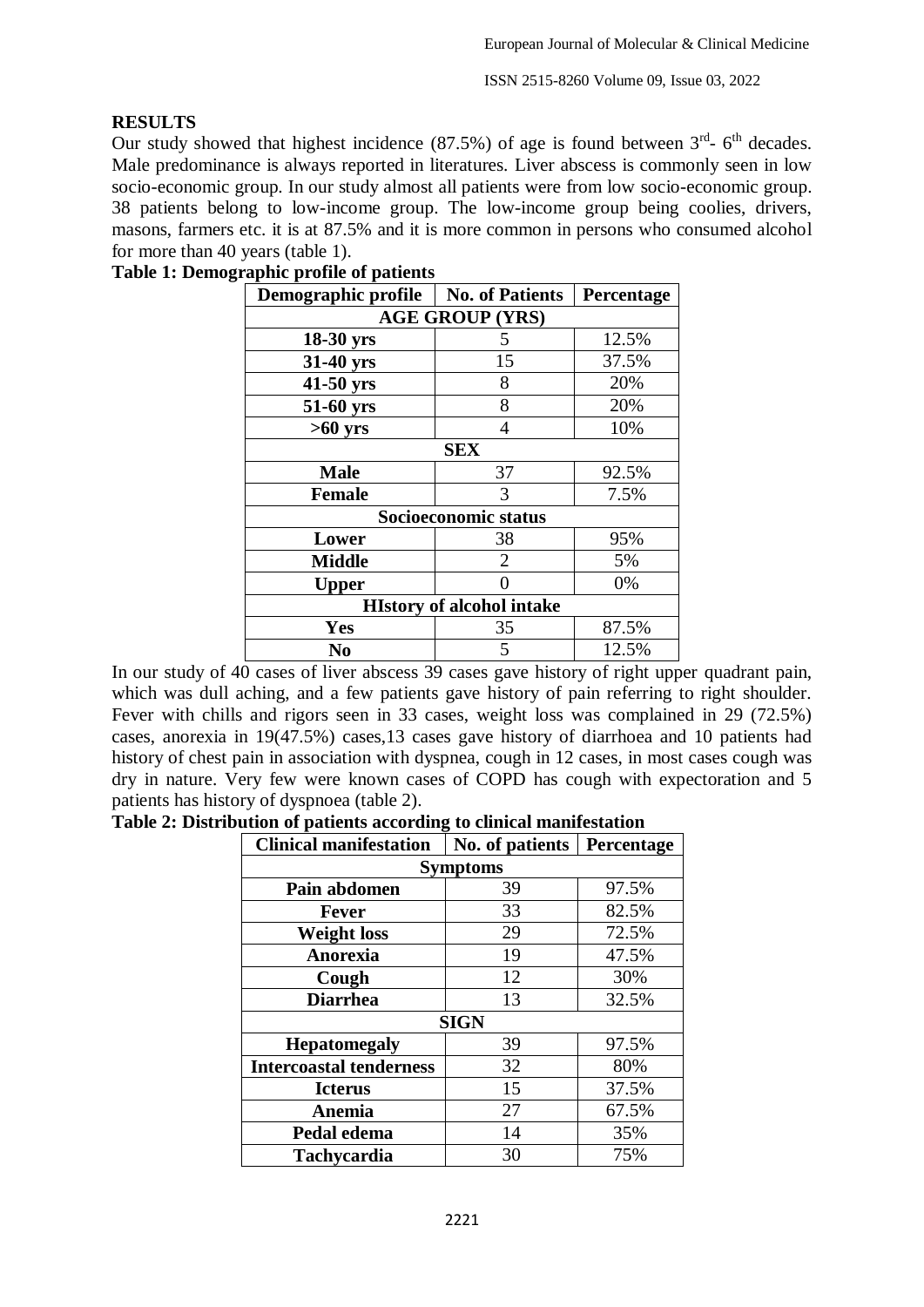On examination 27(67.5%) patients have variable degree of anemia (Hb<10 gm/dl), tachycardia in 75% of the cases. Tender hepatomegaly is a significant finding in 97.5% of cases along with 80% of cases with intercostal tenderness, colonic tenderness in few cases (table 2).

All patients were subjected to screening of chest with chest x-ray including upper abdomen. 40% of cases had elevated right dome of the diaphragm with restricted movements. The elevated right dome of diaphragm was due to upper enlargement of liver. 12.5% of cases had pleural effusion, basal lobe consolidation was seen in 15% cases. Cardiomegaly and involvement of pericardium was not seen in any of the cases. COPD and chronic bronchitis was seen in chest x-ray of most middle aged patients. Air fluid level seen below right diaphragm in 1 case probably due to gas forming organisms.

USG is a very important tool, both in diagnosis and therapeutic management of liver abscess. It is noninvasive, 80-90% accurate, capable of delineating liver lesions as small as 2 cms in diameter. Most of the abscesses are solitary cavity, however multiple abscess are not unusual. In the present study 27 (67.5%) cases had solitary abscess and 13 (32.5%) cases showed multiple abscesses (table 3).

| <b>Radiological assess</b>     | No. of patients | Percentage |  |  |  |
|--------------------------------|-----------------|------------|--|--|--|
| Chest x-ray (PA view)          |                 |            |  |  |  |
| Raised dome of diaphragm       | 16              | 40%        |  |  |  |
| <b>Right basal pneumonitis</b> | 6               | 15%        |  |  |  |
| <b>Pleural effusion</b>        | 5               | 12.5%      |  |  |  |
| Air fluid level                |                 | 2.5%       |  |  |  |
| Site of abscess as per USG     |                 |            |  |  |  |
| <b>Right lobe</b>              | 29              | 72.5%      |  |  |  |
| Left lobe                      | 5               | 12.5%      |  |  |  |
| <b>Both side</b>               | 6               | 15%        |  |  |  |
| <b>Number of cavity</b>        |                 |            |  |  |  |
| <b>Solitary</b>                | 27              | 67.5%      |  |  |  |
| <b>Multiple</b>                | 13              | 32.5%      |  |  |  |

| Table 3: Distribution of patients according to Radiological |  |  |
|-------------------------------------------------------------|--|--|
|                                                             |  |  |
|                                                             |  |  |

Clinically and USG confirmed cases were initially treated with  $3<sup>rd</sup>$  generation cephalosporins 1gm I.V and metronidazole 500mg I.V. They were simultaneously subjected to aspiration. I.V. antibiotics were continued till the patient condition stabilisedi.e. till the patient becomes afebrile, receding trend in leucocytosis, towards normal and patient begins oral diet with GIT

absorption. Later patients were discharged with continuation of oral antibiotics i.e. 3<sup>rd</sup> generation cephalosporins with Metronidazole for 2 weeks. Patient is also advised to abstain from alcohol, smoking and maintain personal hygiene.

# **DISCUSSION**

Liver abscess (LA) is common in the tropical region like the Indian subcontinent. The common etiological agents for LA are *E. histolytica* (amoebic), bacterial (pyogenic), Mycobacterium tuberculosis, and various fungi. Out of them, ALA is largely a disease of developing countries like India. They tend to affect younger population especially males.

In our series also ALA accounted for about three-fourths of cases. Most of them were typically right lobe solitary abscess. This pattern of involvement has also been reported in previous series on ALA like by Sharma et al. $<sup>4</sup>$  and Mukhopadhyay et al.<sup>5</sup> Majority of patients</sup> were young alcoholic male (with mean age of 41 years) of lower socioeconomic class which is also in accordance with the previous studies. 5 The age predisposition and gender differences may be as a result of high alcohol intake by young male which predisposes to ALA. Alcohol suppresses function of Kupffer cells (specialized macrophage) in liver which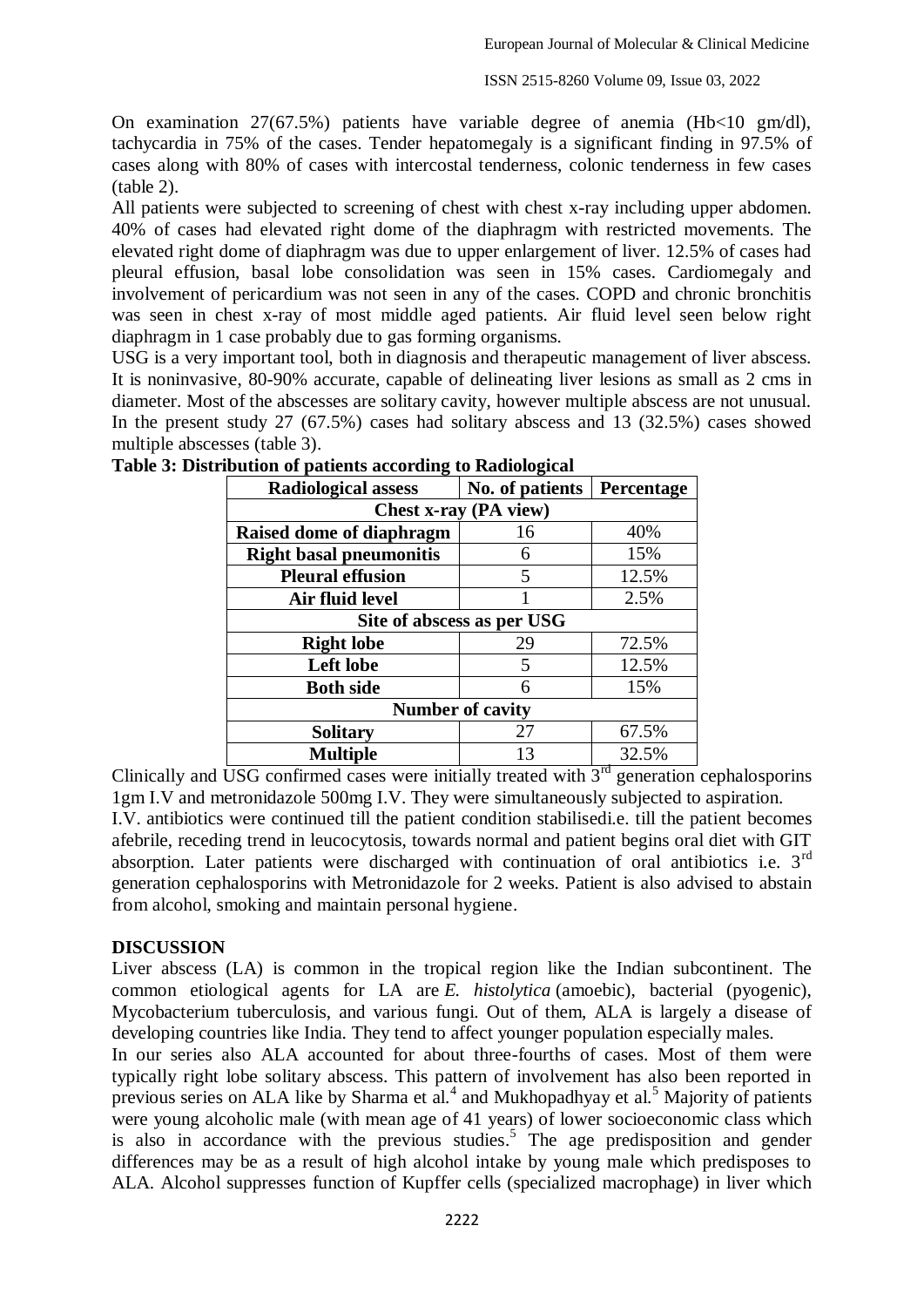has important role in clearing amoeba. Moreover, invasive amoebiasis appears to be dependent on the availability of free iron. A high content of iron in the diet, often obtained from the country liquor in habitual drinkers predisposes to invasive amoebiasis, as does a diet rich in carbohydrate. 6 Elderly individuals with underlying diseases and patients with compromised immunity due to malnutrition or corticosteroid therapy are also prone to invasion by amoeba. Moreover, Reddy and Thangavelu proposed that the female menstrual cycle prevents hepatic congestion and thus makes the organ less susceptible to abscess formation.<sup>7</sup>

Ultrasound guided percutaneous needle aspiration was the initial mode of treatment done in our study. Out of 40 patients, 16 patients were successfully treated with single aspiration, 13 required second aspiration, 8 patients were treated with percutaneous catheter drainage after failure of needle aspiration.

Most common symptoms of LA are pain abdomen and fever which were present in 97.5% and 82.5% of our patients, respectively. Various studies quote it in range of 62–94% and 67– 87%, respectively. 4,5Diarrhoea in LA could be due to associated intestinal amoebiasis and could be part of colonic condition predisposing to LA. It is not a common presentation; we reported it in 23% of patients. Previous studies report it variably from  $4\%$  to 33%.<sup>4,5,8-10</sup> Another uncommon complain in LA is cough. It is generally due to associated pleural effusion and compression collapse of the underlying lung parenchyma. Other causes are associated parenchymal lesions as in TLA and complications like rupture of abscess in pleural cavity. Cough as a symptom in our patients was present in 16% of patient. Previous series report it in  $3.5-24\%$  of cases.<sup>4,11</sup> Pleural effusion was present in 30% of our patients; all patients with cough belong to this group. Chest radiography helped a little with the diagnosis of LA, except for raised right hemidiaphragm giving some indirect clue of hepatomegaly. Most importantly, they showed associated pleural effusion which was predominantly right sided in most of our cases. The effusion was generally attributed to reactive pathology as they spontaneously disappeared after treating the abscess.

Relief of symptoms and sonological evidence of collapse of cavity were considered as the criteria for success of the study. In our study success rate of 96.5% was seen comparable with Rajak,etal.(1998)<sup>12</sup>and Ericvon Sonnenberg(1985)<sup>13</sup>with100% Success rate. K.P. Wong<sup>14</sup> with success rate of 85%, and Gerzof,et al.<sup>15</sup> with 83% Success rate. Average period of catheter drainage was 13 days. Average duration of hospital stay in PNA group was 10 days and in percutaneous catheter group was 15 days in our study.

#### **CONCLUSION**

Liver abscess is seen most commonly in low socioeconomic group with poor sanitation. Pain in right hypochondrium, fever, tender hepatomegaly, intercostal tenderness with history of alcoholism is diagnostic of liver abscess. Radiological investigation supports the diagnosis. Ultrasound abdomen is simple non-invasive tool, which confirms the site, size and number of liver abscess. It also guides in percutaneous needle aspiration as well as guides in the placement of catheter in difficult cases, very useful in monitoring and follow up of the patient.

## **REFERENCES**

- 1. Ochsner, M. de Bakey, and S. Murray, "Pyogenic abscess of the liver. An analysis of forty-seven cases with review of the literature," The American Journal of Surgery,1938;40(1):292–319.
- 2. Pope I M, ThomasP G, Pyogenic liver abscess, Amoebiasis and biliary Infection, Surgery of Liver and biliary tract, THGlumgart, Churchill living stone,1974;II:1135-57.